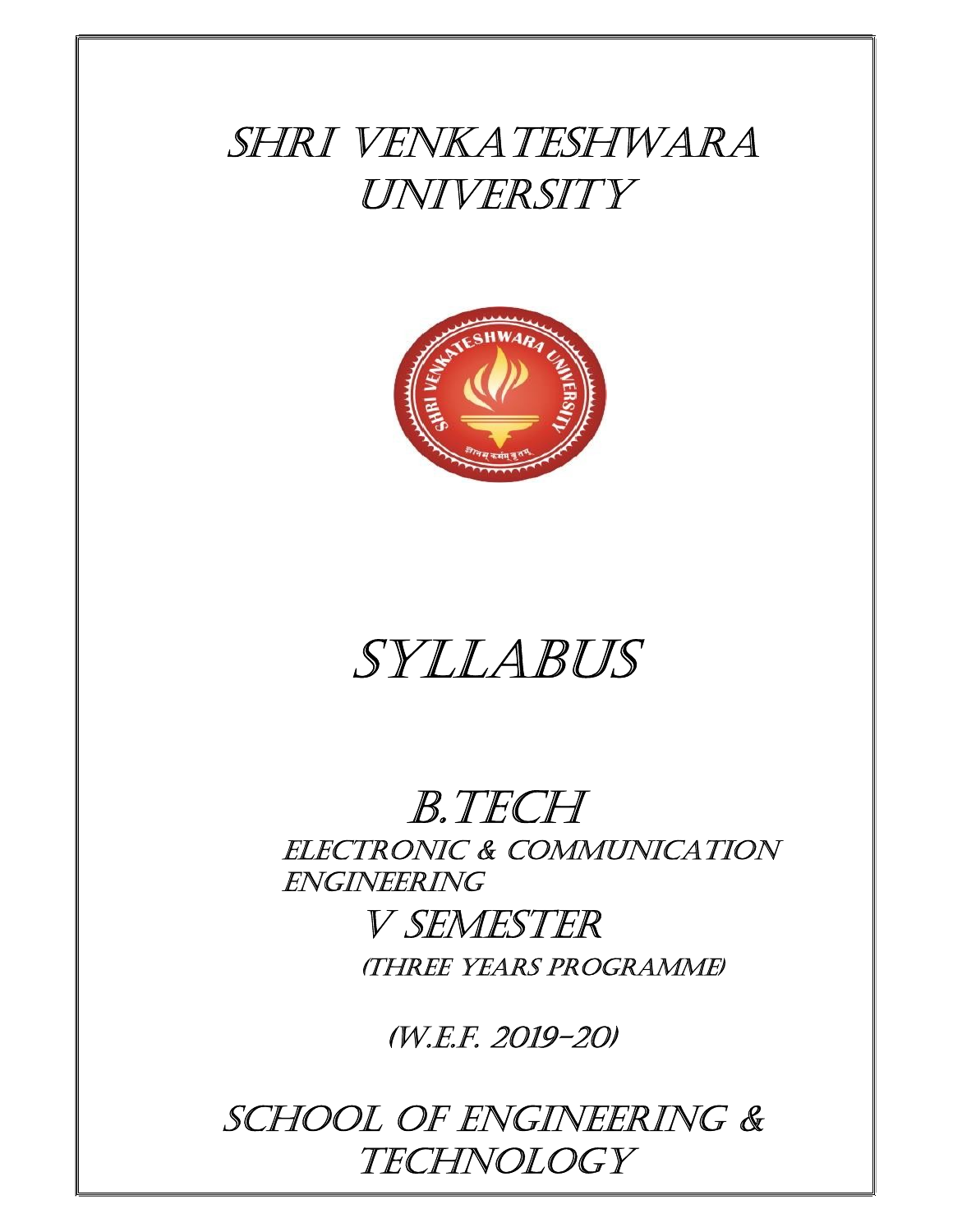|                  | <b>Electronic &amp; Communication Engineering</b><br><b>SEMESTER-V</b> |                                       |                |                |                |                            |                            |                          |                          |        |                     |                  |                |
|------------------|------------------------------------------------------------------------|---------------------------------------|----------------|----------------|----------------|----------------------------|----------------------------|--------------------------|--------------------------|--------|---------------------|------------------|----------------|
| ${\bf S}$        |                                                                        | Subject                               |                |                | Periods        |                            |                            | <b>Evaluation Scheme</b> |                          |        | <b>End Semester</b> |                  |                |
| ${\bf N}$<br>0.  | Subject<br>Codes                                                       |                                       | $\bf L$        | ${\bf T}$      | $\mathbf P$    | $\mathbf C$<br>$\mathbf T$ | $\mathbf T$<br>$\mathbf A$ | <b>Tot</b><br>al         | $\mathbf P$<br>${\bf S}$ | TE     | $\mathbf P$<br>E    | <b>Tot</b><br>al | <b>C</b> redit |
| $\mathbf{1}$     | <b>SEC - 501</b>                                                       | Electromagnetic<br>Waves              | $\overline{3}$ | $\overline{0}$ | $\overline{0}$ | $20\,$                     | $10\,$                     | 30                       |                          | 70     |                     | 100              |                |
| $\overline{2}$   | <b>SEC-502</b>                                                         | Digital Signal<br>Processing          | $\overline{3}$ | $\overline{0}$ | $\overline{0}$ | 20                         | $10\,$                     | 30                       |                          | $70\,$ |                     | 100              | $\mathfrak{Z}$ |
| $\mathfrak{Z}$   | <b>SEC-503</b>                                                         | Probability Theory<br>and Stochastic  | $\mathbf{3}$   | $\overline{0}$ | $\overline{0}$ | $20\,$                     | $10\,$                     | 30                       |                          | 70     |                     | 100              | $\mathfrak{Z}$ |
| $\overline{4}$   | <b>SEC-504</b>                                                         | Processes<br>Computer<br>Architecture | $\overline{3}$ | $\overline{0}$ | $\overline{0}$ | 20                         | $10\,$                     | 30                       |                          | 70     |                     | 100              |                |
| $5\overline{)}$  | <b>SEC-505</b>                                                         | Fiber<br>Optic<br>Communi<br>cation   | $\mathfrak{Z}$ | $\overline{0}$ | $\overline{0}$ | 20                         | $10\,$                     | 30                       |                          | 70     |                     | 100              |                |
| 6                | <b>SOE-051</b>                                                         | Application of<br>Psychology          | $\sqrt{2}$     | $\overline{0}$ | $\overline{0}$ | 20                         | $10\,$                     | 30                       |                          | 70     |                     | 100              |                |
| $\boldsymbol{7}$ | <b>SEC-511</b>                                                         | Electromagnetic<br>Waves Lab          | $\theta$       | $\overline{0}$ | $\overline{2}$ |                            |                            |                          | 25                       |        | 25                  | 50               | $\mathbf{1}$   |
| 8                | <b>SEC-512</b>                                                         | Digital Signal<br>Processing<br>Lab   | $\theta$       | $\theta$       | $\mathbf{2}$   |                            |                            |                          | 25                       |        | 25                  | 50               | -1             |
|                  |                                                                        |                                       |                |                |                |                            |                            |                          |                          |        |                     | 700              | 19             |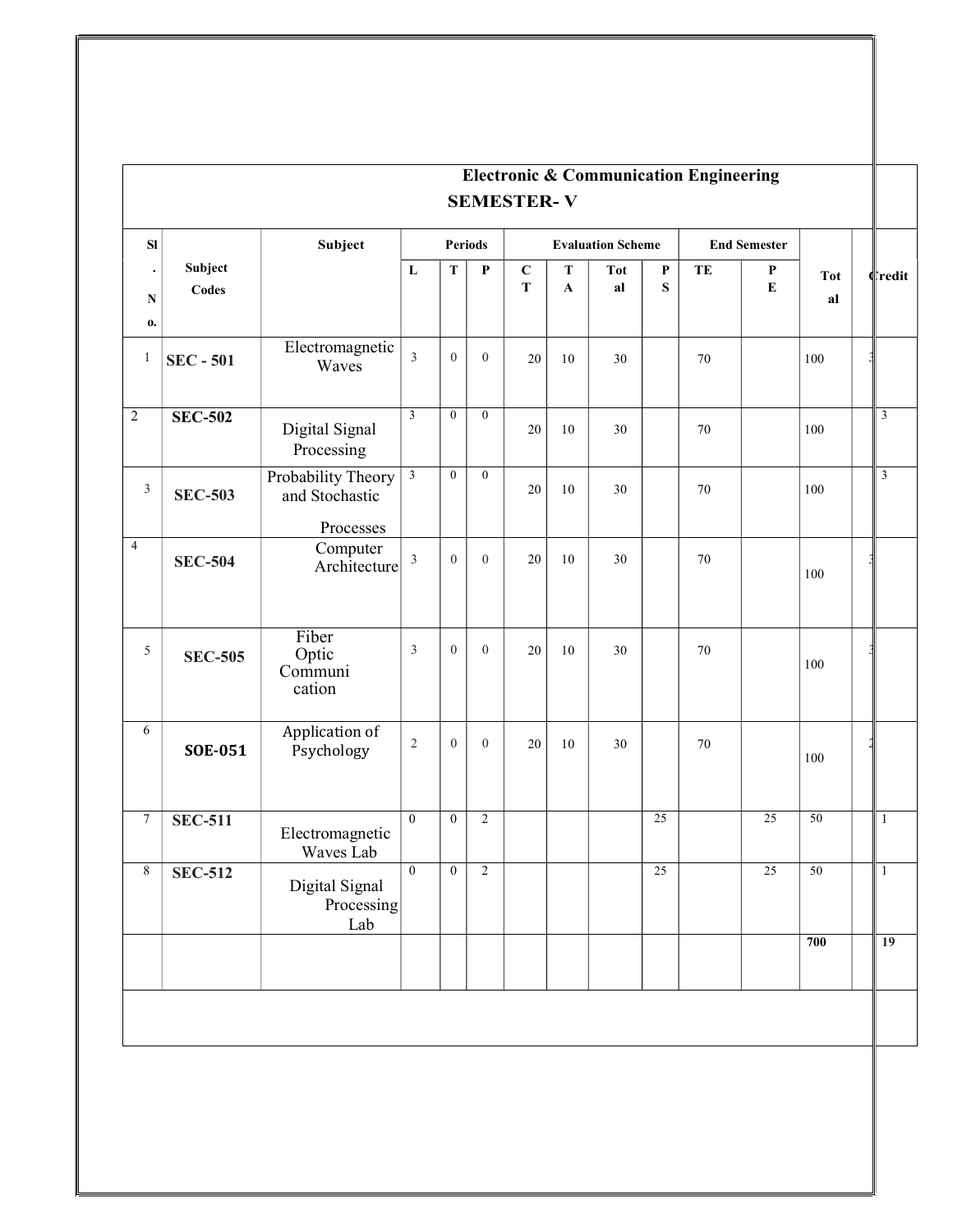|  | <b>SEC-501</b> | <b>Electromagnetic Waves</b> | 3L:0T:0P | 3 credits |
|--|----------------|------------------------------|----------|-----------|
|--|----------------|------------------------------|----------|-----------|

Transmission Lines- Equations of Voltage and Current on TX line, Propagationconstant and characteristic impedance, and reflection coefficient and VSWR, Impedance Transformation on Loss-

less and Low loss Transmission line, Power transfer on TX line, Smith Chart, Admittance Smith Chart, Applications of transmission lines: Impedance Matching, use transmission line sections as circuit elements.

Maxwell's Equations- Basics of Vectors, Vector calculus, Basic laws ofElectromagnetics, Maxwell's Equations, Boundary conditions at Media Interface.

Uniform Plane Wave- Uniform plane wave, Propagation of wave, Wavepolarization, Poincare's Sphere, Wave propagation in conducting medium, phase and group velocity, Power flow and Poynting vector, Surface current and power loss in a conductor

Plane Waves at a Media Interface- Plane wave in arbitrary direction, Reflection and refraction at dielectric interface, Total internal reflection, wave polarization at media interface, Reflection from a conducting boundary.

Wave propagation in parallel planewaveguide, Analysis of waveguide general approach, Rectangular waveguide, Modal propagation in rectangular waveguide, Surface currents on the waveguide walls, Field visualization, Attenuation in waveguide.

Radiation: Solution for potential function, Radiation from the Hertz dipole, Powerradiated by hertz dipole, Radiation Parameters of antenna, receiving antenna, Monopole and Dipole antenna,

#### Text/Reference Books:

- 1. R.K. Shevgaonkar, Electromagnetic Waves, Tata McGraw Hill India, 2005
- 2. E.C. Jordan & K.G. Balmain, Electromagnetic waves & Radiating Systems, Prentice Hall, India
- 3. Narayana Rao, N: Engineering Electromagnetics, 3rd ed., Prentice Hall, 1997.
- 4. David Cheng, Electromagnetics, Prentice Hall

#### Course Outcomes:

At the end of this course students will demonstrate the ability to

- 1. Understand characteristics and wave propagation on high frequency transmission lines
- 2. Carryout impedance transformation on TL
- 3. Use sections of transmission line sections for realizing circuit elements
- 4. Characterize uniform plane wave
- 5. Calculate reflection and transmission of waves at media interface
- 6. Analyze wave propagation on metallic waveguides in modal form
- 7. Understand principle of radiation and radiation characteristics of an antenna

SEC-511: Electromagnetic Waves Lab [0L:0T:2P 1 credit]

Hands-on experiments related to the course contents SEC-501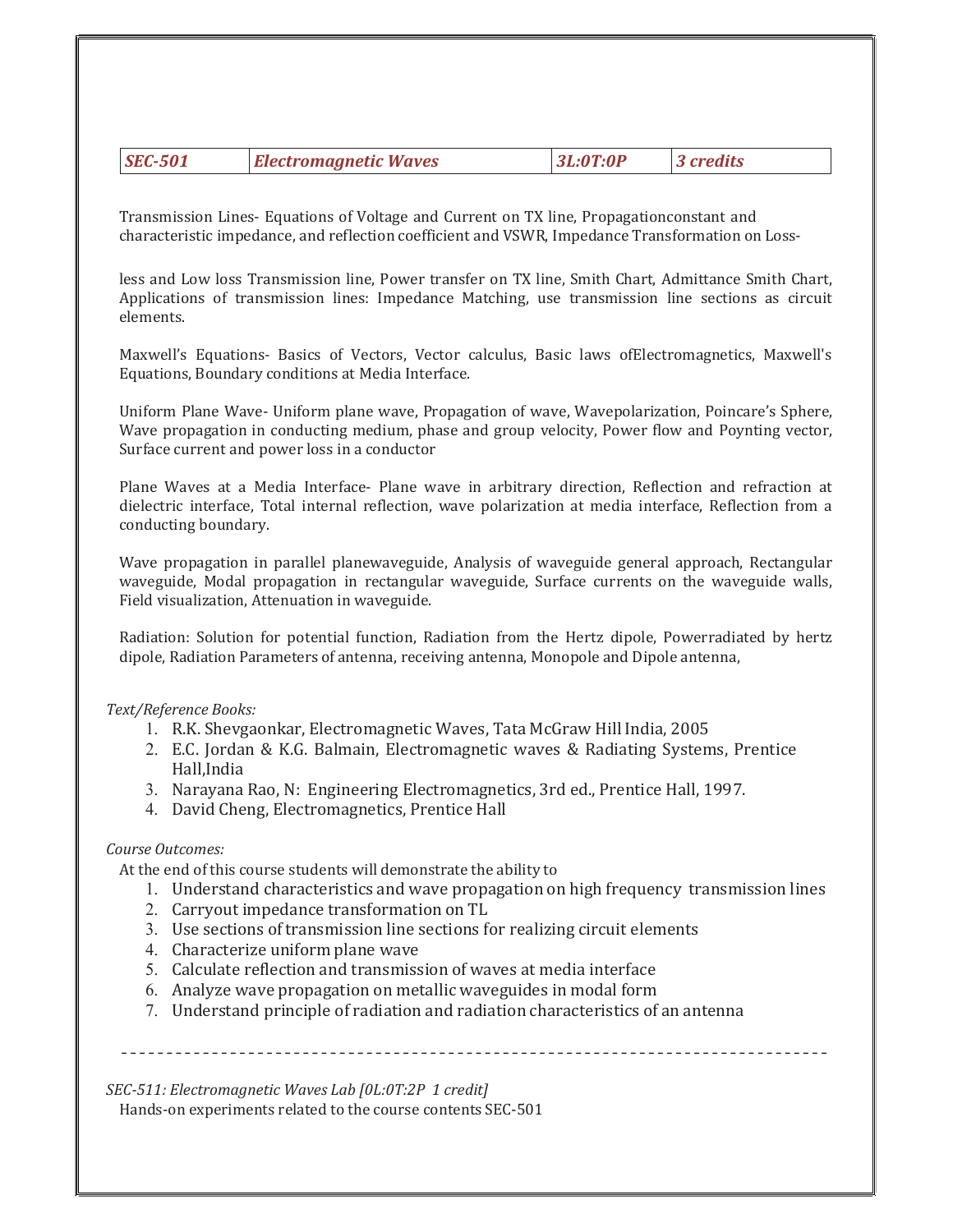| <b>SEC-502</b> | Digital Signal Processing | 3L:0T:0P | $\vert$ 3 credits |
|----------------|---------------------------|----------|-------------------|
|                |                           |          |                   |

Discrete time signals: Sequences; representation of signals on orthogonal basis; Samplingand reconstruction of signals; Discrete systems attributes, Z-Transform, Analysis of LSI systems, frequencyAnalysis, Inverse Systems, Discrete Fourier Transform (DFT),Fast Fourier Transform Algorithm, Implementation of Discrete Time Systems

Designof FIR Digital filters: Windowmethod,Park-McClellan's method.Design of IIR Digital Filters: Butterworth, Chebyshev and Elliptic Approximations;Lowpass, Bandpass, Bandstop and High pass filters.

Effect of finite register length in FIR filter design.Parametric and non-parametric spectral estimation. Introduction to multirate signalprocessing. Application of DSP.

#### Text/Reference Books:

- 1. S.K.Mitra, Digital Signal Processing: A computer based approach.TMH
- 2. A.V. Oppenheim and Schafer, Discrete Time Signal Processing, Prentice Hall, 1989.
- 3. John G. Proakis and D.G. Manolakis, Digital Signal Processing: Principles, Algorithms And Applications, Prentice Hall, 1997.
- 4. L.R. Rabiner and B. Gold, Theory and Application of Digital Signal Processing, Prentice Hall, 1992.
- 5. J.R. Johnson, Introduction to Digital Signal Processing, Prentice Hall, 1992.
- 6. D.J.DeFatta, J. G. Lucas andW.S.Hodgkiss, Digital Signal Processing, John Wiley& Sons, 1988.

#### Course Outcomes:

At the end of this course students will demonstrate the ability to

- 1. Represent signals mathematically in continuous and discrete time and frequency domain
- 2. Get the response of an LSI system to different signals
- 3. Design of different types of digital filters for various applications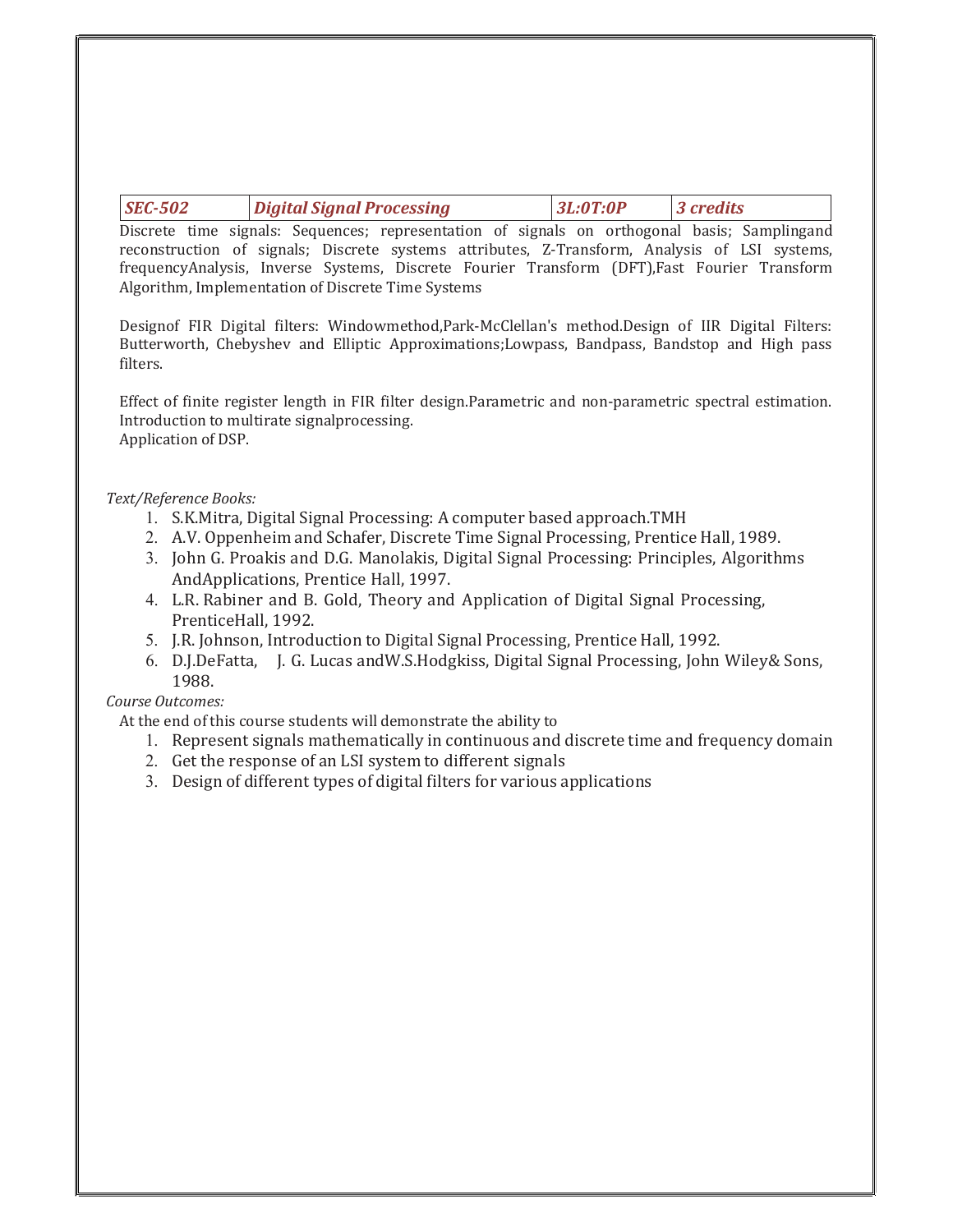| <b>SEC-503</b> | <b>Probability and Stochastic Processes 3L:0T:0P</b> |  | 3 credits |
|----------------|------------------------------------------------------|--|-----------|
|----------------|------------------------------------------------------|--|-----------|

Sets and set operations; Probability space; Conditional probability and Bayes theorem;Combinatorial probability and sampling models.

Discrete random variables, probability mass function, probability distribution function,example random variables and distributions; Continuous random variables, probability density function, probability distribution function, example distributions;

Joint distributions, functions of one and two random variables, moments of randomvariables; Conditional distribution, densities and moments; Characteristic functions of a random variable; Markov, Chebyshev and Chernoff bounds;

Random sequences and modes of convergence (everywhere, almost everywhere,probability, distribution and mean square); Limit theorems; Strong and weak laws of large numbers, central limit theorem.

Random process. Stationary processes. Mean and covariance functions. Ergodicity.Transmission of random process through LTI. Power spectral density.

#### Text/Reference Books:

- 1. H. Stark and J. Woods, ``Probability and Random Processes with Applications to Signal Processing," Third Edition, Pearson Education
- 2. A.Papoulis and S. Unnikrishnan Pillai, ``Probability, Random Variables and Stochastic Processes,'' Fourth Edition, McGraw Hill.
- 3. K. L. Chung, Introduction to Probability Theory with Stochastic Processes, Springer International
- 4. P. G. Hoel, S. C. Port and C. J. Stone, Introduction to Probability, UBS Publishers,
- 5. P. G. Hoel, S. C. Port and C. J. Stone, Introduction to Stochastic Processes, UBS Publishers
- 6. S. Ross, Introduction to Stochastic Models, Harcourt Asia, Academic Press.

#### Course Outcomes:

At the end of this course students will demonstrate the ability to

- 1. Understand representation of random signals
- 2. Investigate characteristics of random processes
- 3. Make use of theorems related to random signals

|    | understand | propagation | of | random | signals |       | LTI | system |
|----|------------|-------------|----|--------|---------|-------|-----|--------|
| To |            |             |    |        |         | $\ln$ |     |        |
|    |            |             |    |        |         |       |     |        |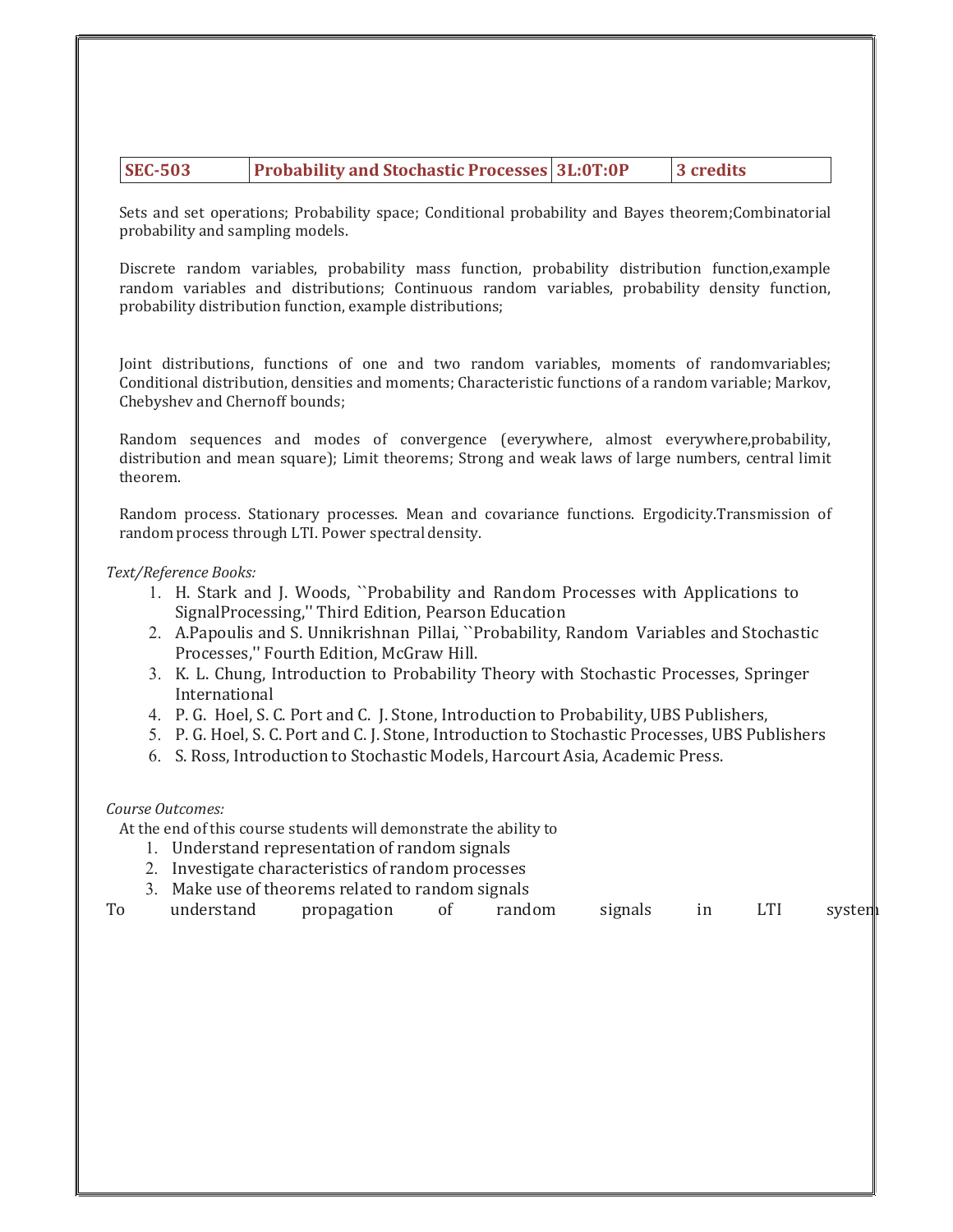Basic Structure of Computers, Functional units, software, performance issues software, machine instructions and programs, Types of instructions, Instruction sets: Instruction formats, Assembly language, Stacks, Ques, Subroutines.

Processor organization, Information representation, number formats.

Multiplication & division, ALU design, Floating Point arithmetic, IEEE 754 floating point formats Control Design, Instruction sequencing, Interpretation, Hard wired control - Design methods, and CPU control unit. Microprogrammed Control - Basic concepts, minimizing microinstruction size, multiplier control unit. Microprogrammed computers - CPU control unit

Memory organization, device characteristics, RAM, ROM, Memory management, Concept of Cache & associative memories, Virtual memory.

System organization, Input - Output systems, Interrupt, DMA, Standard I/O interfaces Concept of

parallel processing, Pipelining, Forms of parallel processing, interconnect network

#### Text/Reference Books:

- 1. V.Carl Hammacher, "Computer Organisation", Fifth Edition.
- 2. A.S.Tanenbum, "Structured Computer Organisation", PHI, Third edition
- 3. Y.Chu, "Computer Organization and Microprogramming", II, Englewood Chiffs, N.J., Prentice Hall Edition
- 4. M.M.Mano, "Computer System Architecture", Edition
- 5. C.W.Gear, "Computer Organization and Programming", McGraw Hill, N.V. Edition
- 6. Hayes J.P, "Computer Architecture and Organization", PHI, Second edition

#### Course Outcomes

At the end of this course students will demonstrate the ability to

- 1. learn how computers work
- 2. know basic principles of computer's working
- 3. analyze the performance of computers
- 4. know how computers are designed and built
- 5. Understand issues affecting modern processors (caches, pipelines etc.).

SEC-512: Digital Signal Processing Laboratory [0L:0T:2P 1 credit] Hands-on experiments related to the course contents SEC-502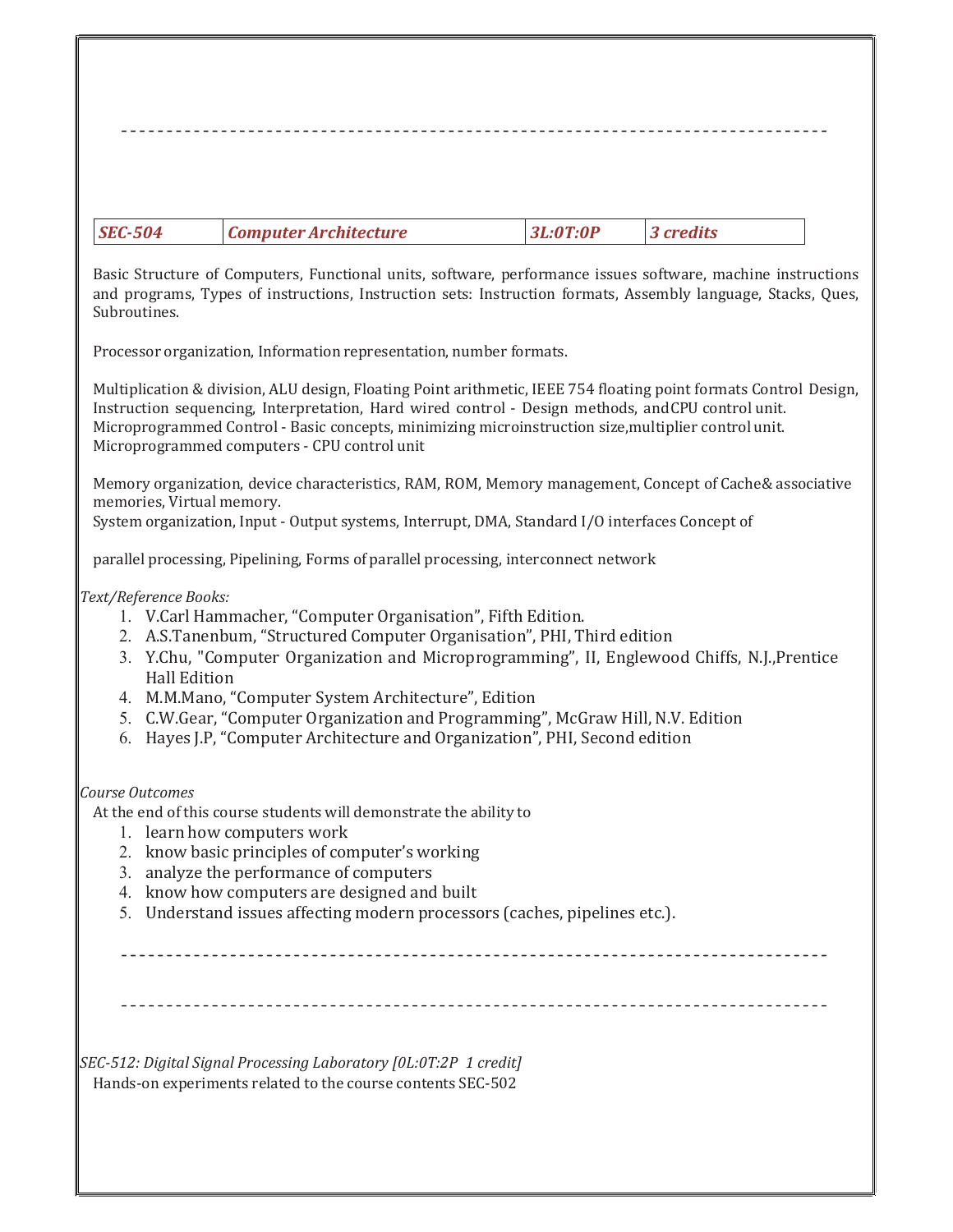|  | <i><b>SEC-505</b></i> | <b>Fiber Optic Communication</b> | 3L:0T:0P | $\vert$ 3 credits |
|--|-----------------------|----------------------------------|----------|-------------------|
|--|-----------------------|----------------------------------|----------|-------------------|

Introduction to vector nature of light, propagation of light, propagation of light ina cylindrical dielectric rod, Ray model, wave model.

Different types of optical fibers, Modal analysis of a step index fiber.

Signaldegradation on optical fiber due to dispersion and attenuation. Fabrication of fibers and measurement techniques like OTDR.

Optical sources - LEDs and Lasers, Photo-detectors - pin-diodes, APDs, detectorresponsivity, noise, optical receivers. Optical link design - BER calculation, quantum limit, power penalties.

Optical switches - coupled mode analysis of directional couplers, electro-opticswitches. Optical

amplifiers - EDFA, Raman amplifier.

WDM and DWDM systems. Principles of WDM networks.

Nonlinear effects in fiber optic links. Concept of self-phase modulation, groupvelocity dispersionand solition based communication.

#### Text/Reference Books

- 1. J. Keiser, Fibre Optic communication, McGraw-Hill, 5th Ed. 2013 (Indian Edition).
- 2. T. Tamir, Integrated optics, (Topics in Applied Physics Vol.7), Springer-Verlag, 1975.
- 3. J. Gowar, Optical communication systems, Prentice Hall India, 1987.
- 4. S.E. Miller and A.G. Chynoweth, eds., Optical fibres telecommunications, Academic Press, 1979.
- 5. G. Agrawal, Nonlinear fibre optics, Academic Press, 2nd Ed. 1994.
- 6. G. Agrawal, Fiber optic Communication Systems, John Wiley and sons, New York, 1997
- 7. F.C. Allard, Fiber Optics Handbook for engineers and scientists, McGraw Hill, New York (1990).

#### Course Outcomes:

At the end of the course, students will demonstrate the ability to:

- 1. Understand the principles fiber-optic communication, the components and the bandwidth advantages.
- 2. Understand the properties of the optical fibers and optical components.
- 3. Understand operation of lasers, LEDs, and detectors
- 4. Analyze system performance of optical communication systems
- 5. Design optical networks and understand non-linear effects in optical fibers

#### APPLICATIONS OF PSYCHOLOGY Course code: SOE-051

Credits: 2-0-0

#### 1. OBJECTIVES:

The objectives of this course are to make students:

- 1) aware of the different applications of psychology to everyday issues of life,
- 2) aware of the different social issues, workplace issues, and behavioural issues, and
- 3) understand how the knowledge gained from this course can be used in their own personal and professional work life.